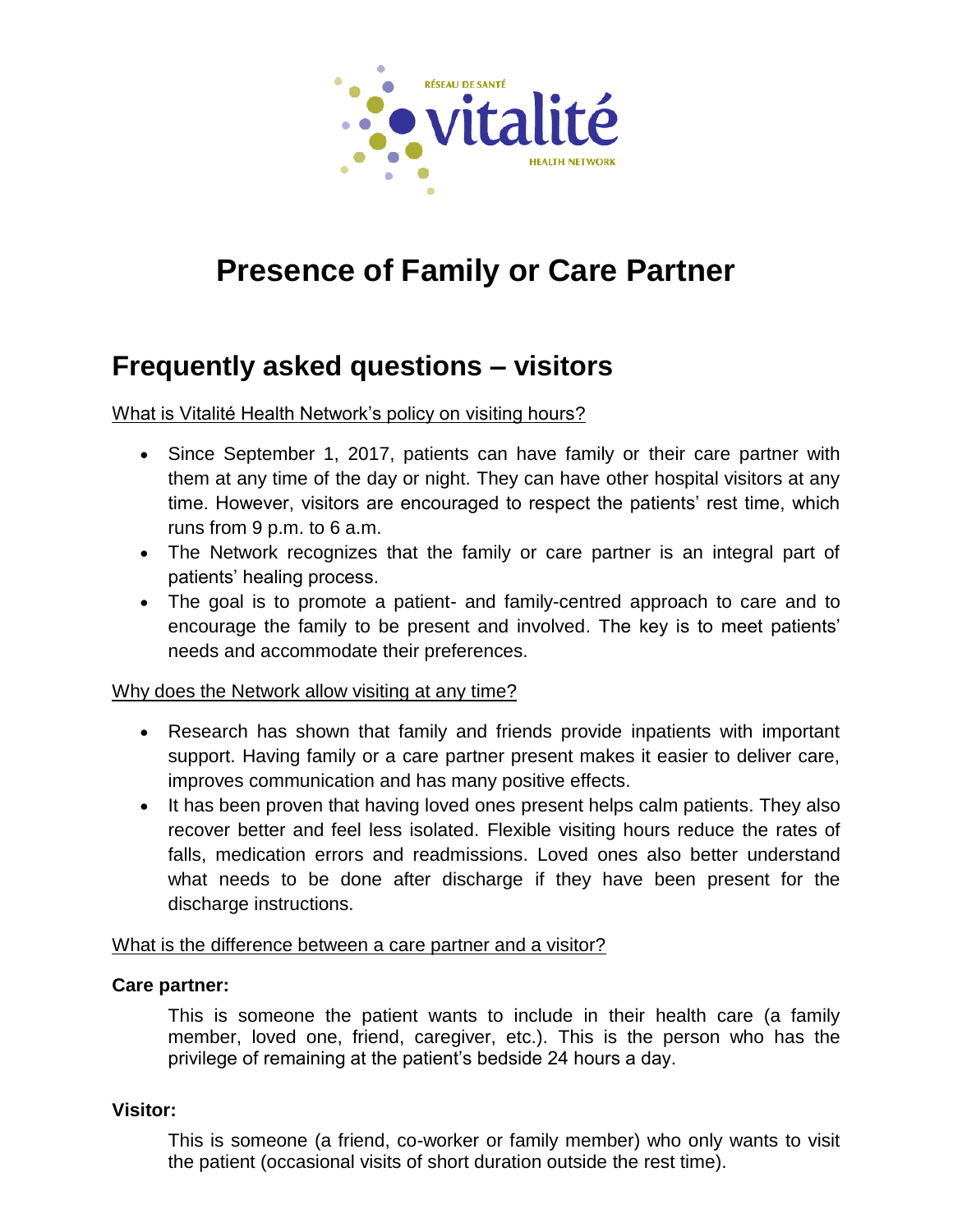#### Are there areas where visits are limited or not allowed?

- Visits are not allowed in the operating room. Exception: the patient's partner may attend a caesarean birth.
- Staff may limit the length of visits or the number of visitors to protect patients with a weakened immune system and prevent infections from spreading between units.